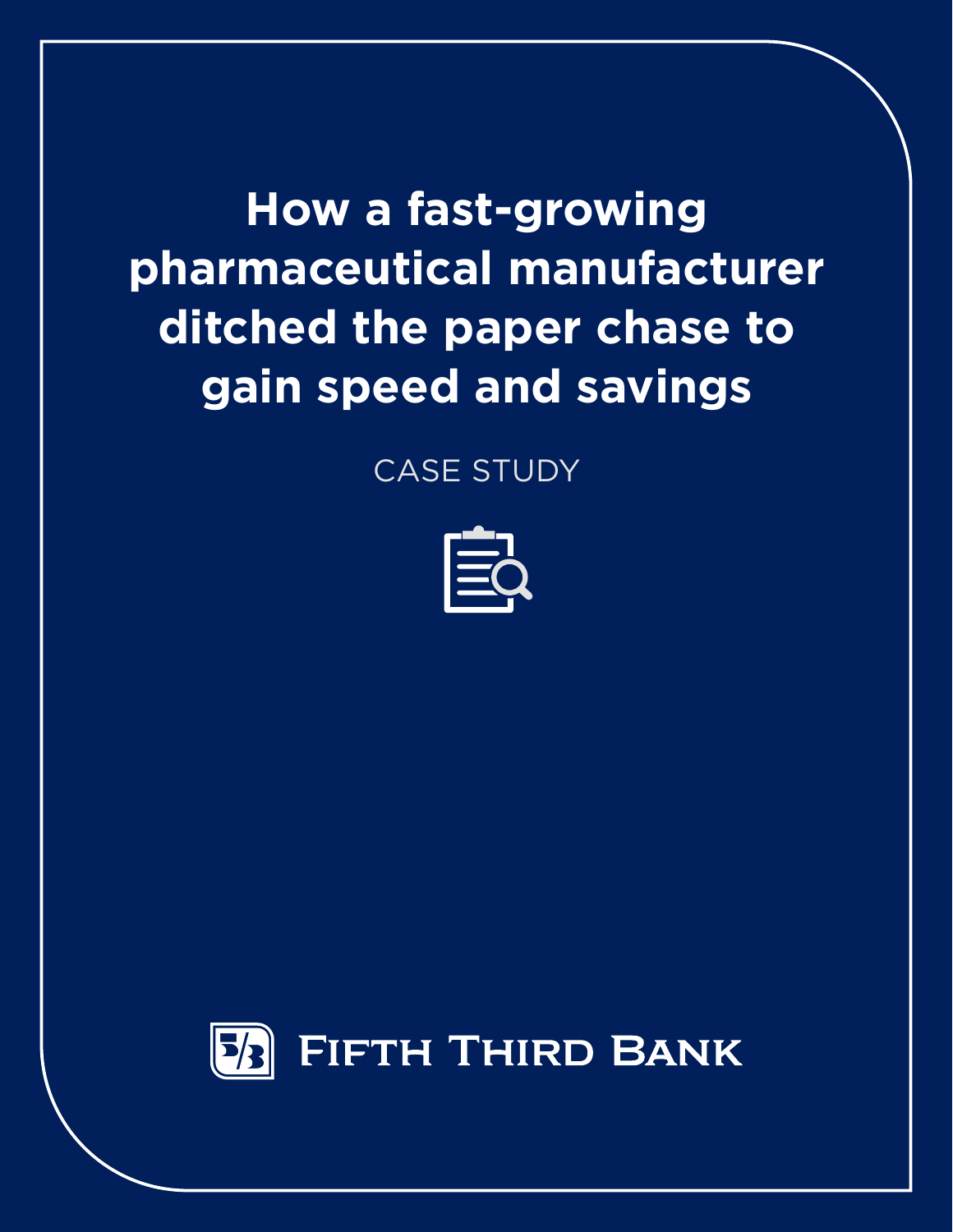# **About Nephron**

Nephron is a leading pharmaceutical manufacturer with a broad portfolio focused on respiratory medications. Based in West Columbia, SC, Nephron has been producing high-quality respiratory generics since 1997. They are committed to delivering superior manufacturing and outsourcing services with a drive to improve patient outcomes. They also give back to young innovators and the community. The company is fast-growing and is positioned to become a leader in its field in the coming years.

# **The Challenge:** Automating payments to suppliers

Moving away from paper checks through commercial card growth was a top priority for Nephron when they began discussions with Fifth Third. At that time, the organization had a largely paper-based process and no existing virtual card program. Nephron's only card payments were hampered by credit limit, acceptance, and high card fee issues.

**"**Fifth Third has been a great partner for us in every sense of the word. **The additional revenue from this program has been pivotal to our pandemic response.** These incremental funds enabled us to launch a CLIA-certified facility to provide COVID-19 testing for our community and offer other on-site services, including free barbers and childcare for our employees when schools closed. We now even create the 'Big Check' every year to celebrate and promote it!**"**

 *— Lou Kennedy, CEO*

# **The Solution:** Fifth Third's Commercial Cards and ePay

The Fifth Third team determined that a pairing of traditional commercial cards and ePay was the best solutions to help improve Nephron's AP efficiency and acceptance. The ePay solution electronically generates virtual card numbers to provide efficient, secure payments. Fifth Third's offering stood out because it addressed the former program's higher fees and credit limit issues, both of which led to expanded supplier acceptance.

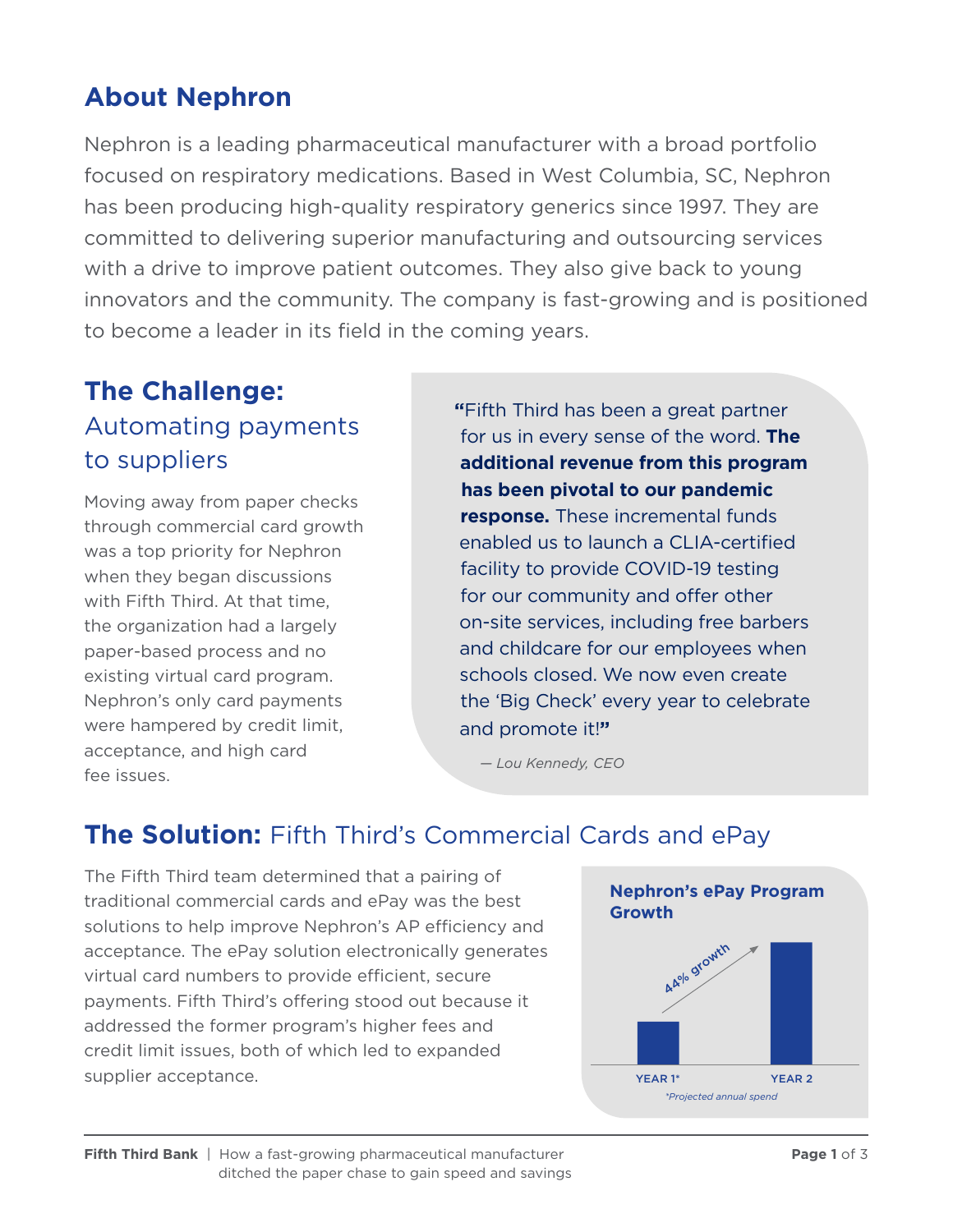The team at Fifth Third partnered with Nephron to quickly roll out the new program. CFO Daniel Stoner noted that *"the program started to show its value from the very start,"* with Fifth Third leveraging its ERP payment adapter with a simple interface to rapidly connect with Nephron's existing ERP system. This was critical during the implementation because very few Nephron resources were available to integrate with existing systems.

Another key factor in the Implementation success was Fifth Third's collaborative approach to supplier enablement. Fifth Third took on the heavy lift to identify and onboard the targeted strategic suppliers. Nephron was then able to leverage its relationship with smaller suppliers to help bring them on board. A major win was enrolling several logistics suppliers, which allowed Nephron to gain significant operational efficiencies through the reduction of thousands of invoices from these providers. Nephron was also impressed with the types of suppliers Fifth Third was able to identify. This was a result of Fifth Third's in-depth supplier acceptance analytics as well as a willingness to explore every supplier opportunity no matter how unlikely.

#### ePay Automation



#### **With Fifth Third ePay, companies can:**

- Improve cash flow and streamline end-to-end payment processes, saving up to 2.5X more per transaction vs. paper checks, plus help optimize the payment mix
- Leverage advanced technology that boosts defenses against fraud
- Integrate electronic payments into your existing front-end processes for issuing purchase orders, obtaining approvals, and receiving invoices
- Avoid per-transaction fees associated with checks, ACH, or wire transfer payments
- Eliminate checks, multiple credit card statements, and late or missing expense reports

## **The Results:** Supplier Optimization & Rebate Enhancement

According to CEO Lou Kennedy, Nephron's partnership with Fifth Third was a major success from the start. Nephron's overall ePay program is expected to grow by **44%** from its frst year to the present through strong supplier enrollment and the company's continued growth. The overall program is on track to exceed its initial spend estimates by more than **40%** in the current year and perhaps even more impressive, the total revenue sharing for Nephron has grown by **46%**.

Fifth Third's supplier enablement campaigns have been a big contributor to the program's success. In the initial year of the program, Fifth Third completed several successful supplier enablement campaigns, including enrollment of two major lab equipment suppliers that contributed to **87%** of the growth in ePay program volumes. *"We focused on suppliers most*  likely to accept card but also those Fifth Third had learned from experience, were worth a shot and that paid off in a big way," noted VP of Finance William Yttre. With the significant efficiency gains and revenue share, Nephron has integrated commercial card into standard